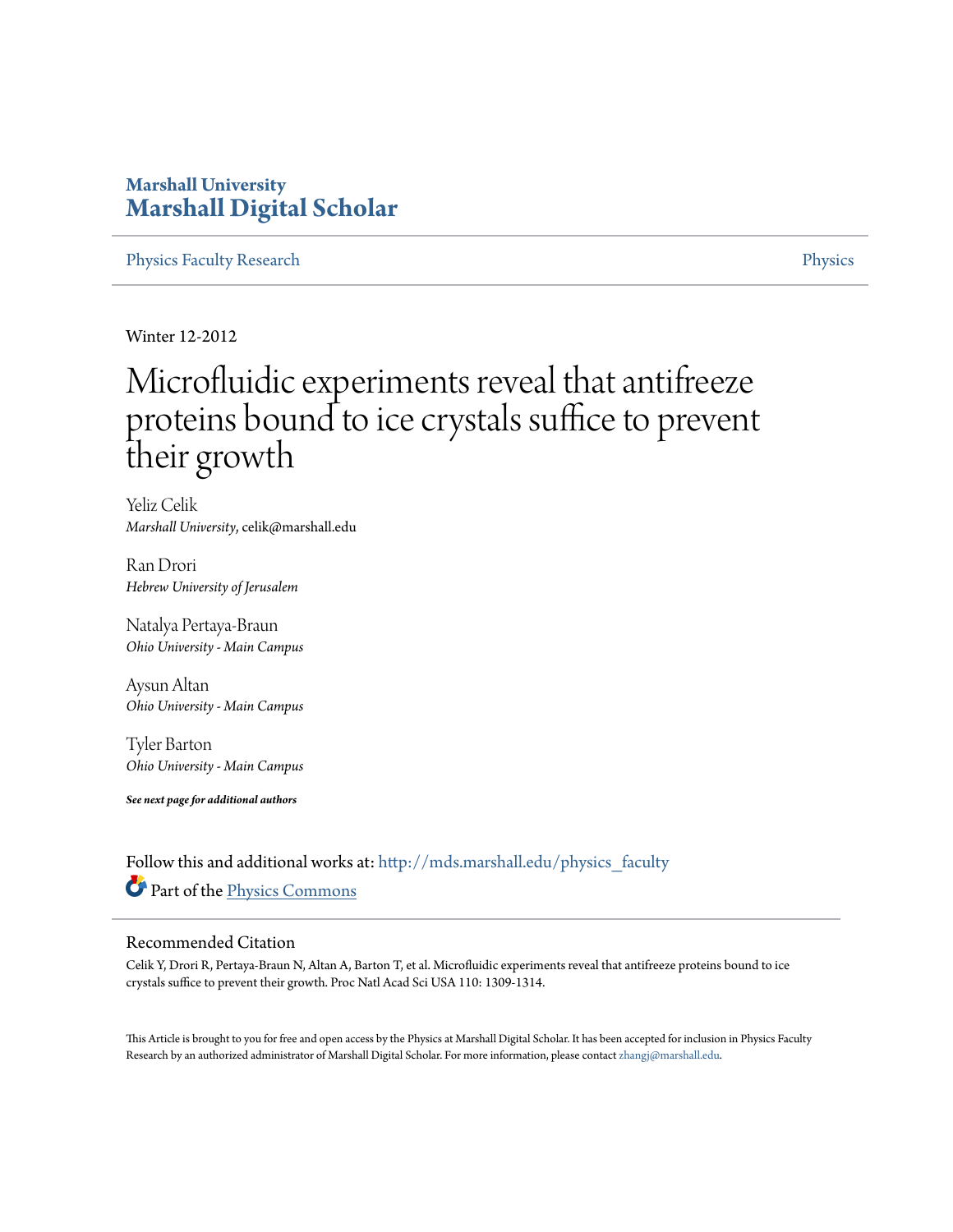### **Authors**

Yeliz Celik, Ran Drori, Natalya Pertaya-Braun, Aysun Altan, Tyler Barton, Maya Bar-Dolev, Alex Groisman, Peter L. Davies, and Ido Braslavsky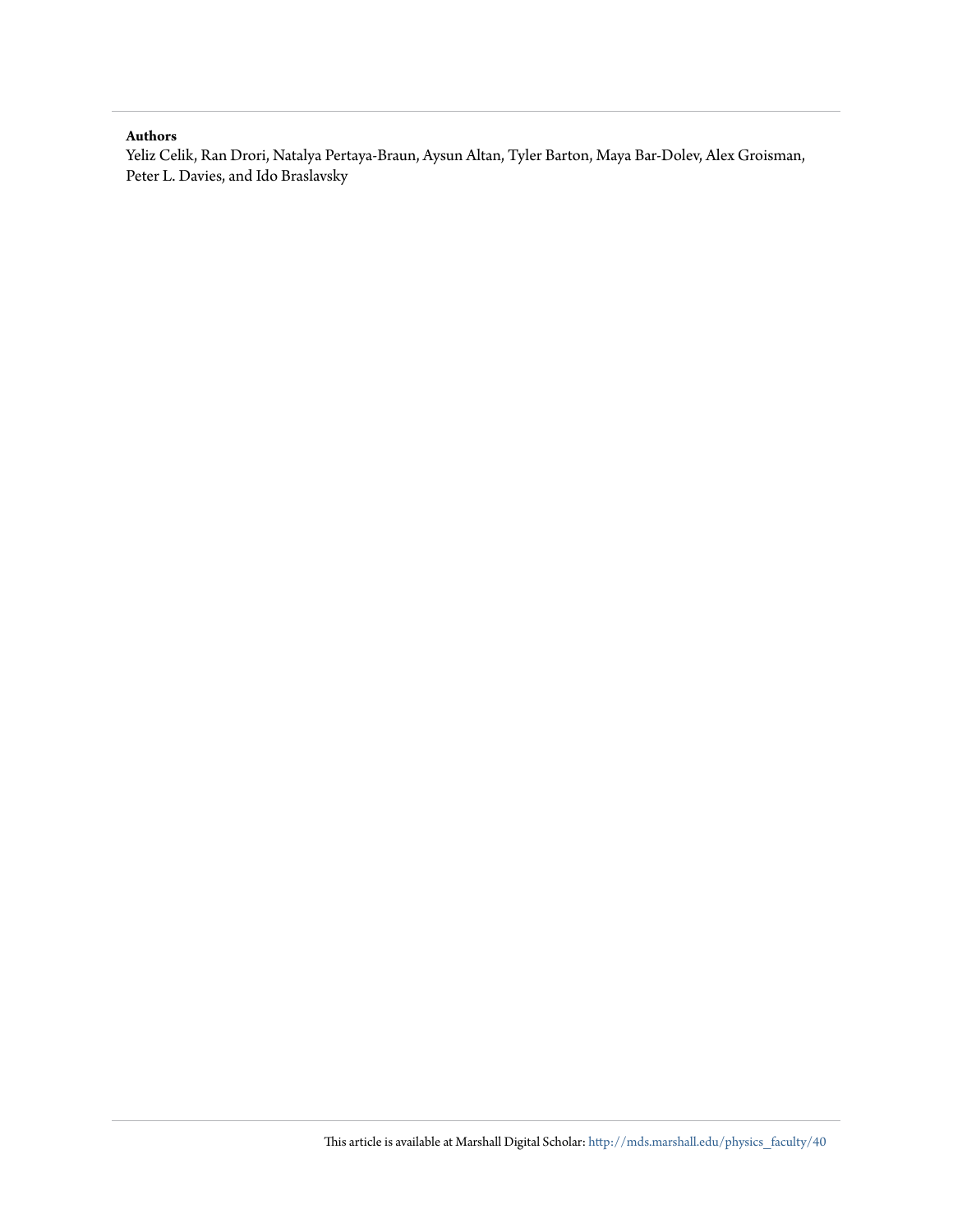# Microfluidic experiments reveal that antifreeze proteins bound to ice crystals suffice to prevent their growth

Yeliz Celik<sup>a</sup>, Ran Drori<sup>b</sup>, Natalya Pertaya-Braun<sup>a</sup>, Aysun Altan<sup>a</sup>, Tyler Barton<sup>a</sup>, Maya Bar-Dolev<sup>b</sup>, Alex Groisman<sup>c</sup>, Peter L. Davies<sup>d</sup>, and Ido Braslavsky<sup>a,b,1</sup>

<sup>a</sup>Department of Physics and Astronomy, Ohio University, Athens, OH 45701; <sup>b</sup>Institute of Biochemistry, Food Science, and Nutrition, Robert H. Smith Faculty of Agriculture, Food, and Environment, The Hebrew University of Jerusalem, Rehovot 76100, Israel; <sup>5</sup>Department of Physics, University of California at San Diego, La Jolla, CA 92093; and <sup>d</sup>Department of Biomedical and Molecular Sciences, Queen's University, Kingston, ON, Canada K7L 3N6

Edited by David A. Weitz, Harvard University, Cambridge, MA, and approved December 12, 2012 (received for review August 22, 2012)

Antifreeze proteins (AFPs) are a subset of ice-binding proteins that control ice crystal growth. They have potential for the cryopreservation of cells, tissues, and organs, as well as for production and storage of food and protection of crops from frost. However, the detailed mechanism of action of AFPs is still unclear. Specifically, there is controversy regarding reversibility of binding of AFPs to crystal surfaces. The experimentally observed dependence of activity of AFPs on their concentration in solution appears to indicate that the binding is reversible. Here, by a series of experiments in temperature-controlled microfluidic devices, where the medium surrounding ice crystals can be exchanged, we show that the binding of hyperactive Tenebrio molitor AFP to ice crystals is practically irreversible and that surface-bound AFPs are sufficient to inhibit ice crystal growth even in solutions depleted of AFPs. These findings rule out theories of AFP activity relying on the presence of unbound protein molecules.

#### thermal hysteresis | ice structuring proteins

Antifreeze proteins (AFPs) are found in a variety of cold-adapted organisms, where they serve as inhibitors of ice crystal growth and recrystallization (1, 2). These proteins are a subset of an expanding group of identified proteins, whose salient feature is ice binding (3, 4). AFPs are characterized by their ability to cause a temperature difference (hysteresis) in the melting and freezing of ice and are classified as hyperactive or moderately active according to the magnitude of their freezing hysteresis (FH) activity (5). The FH activity is defined as the difference between the melting temperature of ice crystals and the nonequilibrium freezing temperature at which rapid crystal growth commences. Although the FH activity has been investigated for more than four decades, the actual mechanism of action of AFPs is still not clear. This is partly because the interactions between molecules of AFPs, water, and ice at the ice–water interface are difficult to study experimentally due to the delicate, transitory nature of the ice–water interface.

FH activity is thought to be due to an adsorption-inhibition mechanism that states that AFPs bind to ice surfaces and allow ice crystal growth only in surface regions between the bound AFP molecules (6, 7). This patchy growth pattern causes increased local microcurvature of the ice front that leads to larger surface energy, making the transformation of water into ice less energetically favorable and thus reducing the freezing temperature (Gibbs– Thompson effect). It has been argued that the binding of AFPs to ice surfaces must be irreversible, because AFP desorption would result in rapid crystal growth in the areas where the AFP molecules have been desorbed from the ice surface (6, 8). This theory has been criticized for assuming that the ice–water interface is sharp, contrary to the experimental evidence that the transitions from an ordered solid phase to a liquid phase at the ice–water interfaces are gradual and occur over several layers of water molecules (9– 12). Perhaps the hardest criticism to answer is related to the experimentally observed dependence of FH activity on AFP concentration, which strongly suggests a dynamic exchange between adsorbed AFPs and free AFPs in the surrounding solution (11, 13–18).

A few theories relating the kinetics of adsorption of AFP molecules to the ice surface with the observed FH activity have been suggested (19, 20). Several experimental studies have examined the kinetics of AFP binding to ice, but the questions of reversibility of the AFP binding and of the contribution of AFP molecules in solution to the inhibition of ice growth have not been resolved. For instance, Ba et al. used NMR to study the binding of fish type I AFPs to ice and suggested that an increment in the NMR signal over time was an evidence of desorption of AFP molecules from the ice surface (21). Additionally, based on the observed loss of fluorescence intensity at an edge of a growing ice crystal in experiments with fluorescently labeled antifreeze glycoproteins, Zepeda et al. argued that AFPs on the ice surface were released upon growth of a new layer of ice (9). Thus, the authors concluded that the binding of these proteins to the ice surface was weak. In contrast to the above results, Pertaya et al. (22), who used fish AFP type III (23) tagged with green fluorescent protein (GFP) and the technique of fluorescence recovery after photobleaching (FRAP), found the binding of AFPs to ice surfaces to be irreversible. Nevertheless, these experiments did not directly address the question of the influence of AFPs in solution on the FH activity. To answer this question, one needs to be able to vary the concentration of AFPs in solution in the vicinity of ice crystals without perturbing the crystals or changing the amount of AFPs bound to their surfaces.

Recently, microfluidic devices have been used to study ice nucleation processes (24–26), cell injury by freezing (27), and thaw– freezing cycle valves (28). Here we used a sensitive temperaturecontrolled system and custom-built microfluidic devices to slowly remove AFPs from the solution around individual ice crystals without perturbing the crystals or changing the temperature. The AFPs were fused with GFP, enabling their visualization in solution and on ice crystals under a fluorescence microscope. Our experiments provide direct evidence that the binding of hyperactive Tenebrio molitor AFP (TmAFP) molecules to ice crystals is practically irreversible and that, at a given amount of AFPs bound to an ice crystal surface, the FH activity is virtually independent of the concentration of AFPs in solution. These findings contradict a broadly accepted view that the FH activity depends on the

APPLIED PHYSICAL SCIENCES

APPLIED PHYSICAL<br>SCIENCES

Author contributions: Y.C., N.P.-B., P.L.D., and I.B. designed research; Y.C., R.D., A.A., and I.B. performed research; T.B., M.B.-D., and A.G. contributed new reagents/analytic tools; Y.C., R.D., and I.B. analyzed data; and Y.C., M.B.-D., A.G., P.L.D., and I.B. wrote the paper.

The authors declare no conflict of interest.

This article is a PNAS Direct Submission.

Freely available online through the PNAS open access option.

<sup>&</sup>lt;sup>1</sup>To whom correspondence should be addressed. E-mail: [braslavs@agri.huji.ac.il.](mailto:braslavs@agri.huji.ac.il)

This article contains supporting information online at [www.pnas.org/lookup/suppl/doi:10.](http://www.pnas.org/lookup/suppl/doi:10.1073/pnas.1213603110/-/DCSupplemental) [1073/pnas.1213603110/-/DCSupplemental](http://www.pnas.org/lookup/suppl/doi:10.1073/pnas.1213603110/-/DCSupplemental).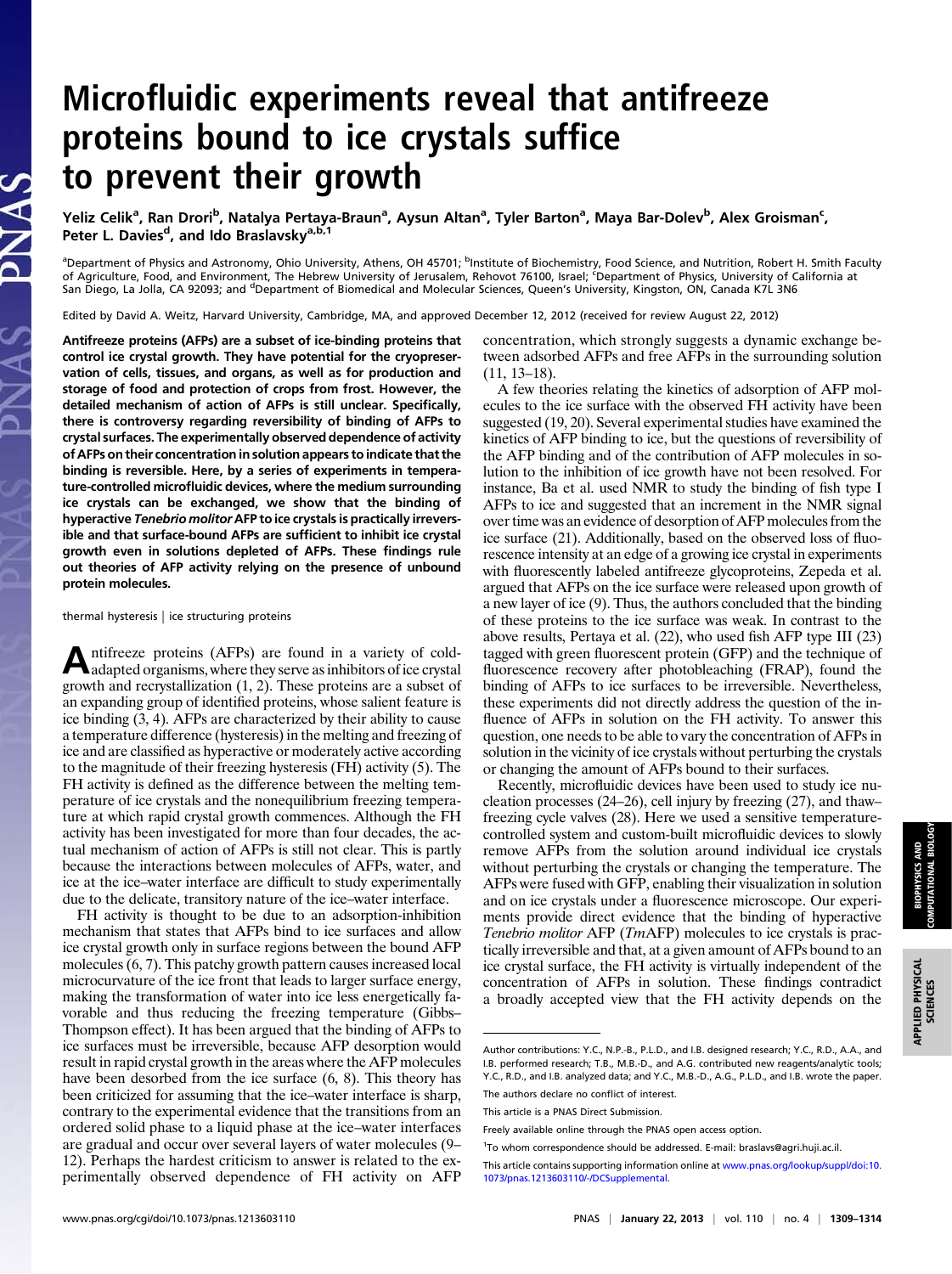concentration of AFPs in solution, suggesting that the existing theories relating the concentration of AFPs in solution to the observed FH activity need to be reexamined.

#### Results

Exchanging GFP-AFP Solution Around an Ice Crystal. The reversibility of binding of AFPs to ice was examined in a solution-exchange experiment. The microfluidic devices used in the experiments were designed to allow the growth of an ice crystal in a small chamber, with an option to exchange the solution around the ice crystal at minimal flow rate, thus minimizing the perturbation to the crystal (Figs. 1 and 2A and Materials and Methods). The protein used in the study was a fusion of the insect hyperactive TmAFP (29) and GFP. An 8-μM GFP-TmAFP solution in ammonium bicarbonate buffer was introduced into the microfluidic device and frozen by cooling the device to –20 °C. The temperature was gradually increased until a single ice crystal remained in one of the microchambers of the device (Fig. 2B). The temperature was then decreased to 0.05 °C below the melting point (still within the FH range) and kept constant throughout the experiment. The ice crystal was incubated in the GFP-TmAFP solution for 20 min. Next, the main channel of the microfluidic device was slowly perfused with plain buffer, gradually removing unbound AFP molecules from the microchamber. After ∼30 min of perfusion, fluorescence intensity of the solution surrounding the crystal became nearly undetectable (Fig. 2 B and C), indicating that only a small fraction (∼2%) of the initial amount of GFP-TmAFP remained in the microchamber (Fig. 2C, black line). In contrast, the fluorescence signal from the ice crystal surface was practically unchanged (Fig. 2C, green line), indicating that the GFP-TmAFP molecules bound to the ice crystal remained adsorbed over the course of the medium exchange process.We estimated the density of the GFP-TmAFP molecules on the ice surfaces from measurements of fluorescence intensity in the solution and at the ice surfaces, as described previously (22). We found surface densities ranging from 3,000 to 25,000 molecules per square micrometer, depending on the concentration in solution, plane of adsorption examined, and time allowed for accumulation. These surface densities correspond to distances between GFP-TmAFP molecules ranging from 6 nm to 18 nm. These values of surface density are higher than those previously reported for AFGP and type III AFP (9, 22).



Fig. 1. Schematics of the experimental apparatus. The temperature in the microfluidic device is set using two temperature controllers connected to thermoelectric cooling elements (blue and purple), T1 from the bottom of the device through the copper plate and T2 from the top of the device through the copper wires (orange). A detailed description of the apparatus is provided in [SI Materials and Methods](http://www.pnas.org/lookup/suppl/doi:10.1073/pnas.1213603110/-/DCSupplemental/pnas.201213603SI.pdf?targetid=nameddest=STXT).

In repeated experiments  $(n = 13)$ , ice crystals grown in concentrated AFP solutions  $(5-40 \mu M)$  and then left in supercooled (by 0.05–0.10 °C) AFP-depleted solutions consistently showed no detectable growth for up to several hours (within our experimental resolution of ∼1 μm). In contrast, ice crystals in water supercooled by 0.02 °C grew at a rate of ∼4 μm/s. These results clearly demonstrated that AFP molecules bound to the ice surface did not readily desorb and return to the solution, and that these bound molecules were sufficient to prevent the ice crystals from growing.

Freezing Hysteresis Experiments in the Microfluidic Devices. To verify that the surface-bound AFPs remained active after the solution exchange and that the FH activity was not directly dependent on the AFP concentration in solution, a multistep experiment was performed (Fig. 3). As before, a GFP-TmAFP solution was first frozen and slowly melted to obtain a single ice crystal in a microchamber (Fig. 3A). The ice crystal was incubated at a temperature 0.10 °C below the melting point for a period of 10 min. Following this stabilization period, the temperature was slowly decreased, while the size of the crystal was monitored. At a certain point, a sudden rapid growth of the crystal was observed (Fig. 3B), and the temperature at this point was defined as the nonequilibrium freezing temperature. The difference between the melting temperature and the nonequilibrium freezing temperature was called the freezing hysteresis activity before the AFP dilution, "FH-before". The frozen sample was then melted again until only a small ice crystal remained (Fig. 3C). The crystal was stabilized again for 10 min at a temperature 0.10 °C below the melting point. Following the stabilization period, the microfluidic device was perfused with plain buffer to gradually deplete GFP-TmAFP molecules from the solution in the microchamber around the ice crystal ([Fig.](http://www.pnas.org/lookup/suppl/doi:10.1073/pnas.1213603110/-/DCSupplemental/pnas.201213603SI.pdf?targetid=nameddest=SF1) 3D, Fig. [S1,](http://www.pnas.org/lookup/suppl/doi:10.1073/pnas.1213603110/-/DCSupplemental/pnas.201213603SI.pdf?targetid=nameddest=SF1) and [Movie S1\)](http://www.pnas.org/lookup/suppl/doi:10.1073/pnas.1213603110/-/DCSupplemental/sm01.wmv). After GFP-*TmAFP* was substantially depleted, a second FH measurement was conducted by gradually cooling the crystal until the nonequilibrium freezing point was reached, and the temperature difference between the melting and the new freezing point was called "FH-after". The FH-after and FH-before were close in value, with a ratio of  $0.89 \pm 0.08$  (mean  $\pm$  SEM; n = 8), even though the GFP-TmAFP depletion reduced its concentration in solution by a factor >20 on average [\(Table S1](http://www.pnas.org/lookup/suppl/doi:10.1073/pnas.1213603110/-/DCSupplemental/pnas.201213603SI.pdf?targetid=nameddest=ST1) and [Figs.](http://www.pnas.org/lookup/suppl/doi:10.1073/pnas.1213603110/-/DCSupplemental/pnas.201213603SI.pdf?targetid=nameddest=SF1) [S1](http://www.pnas.org/lookup/suppl/doi:10.1073/pnas.1213603110/-/DCSupplemental/pnas.201213603SI.pdf?targetid=nameddest=SF1) and [S2\)](http://www.pnas.org/lookup/suppl/doi:10.1073/pnas.1213603110/-/DCSupplemental/pnas.201213603SI.pdf?targetid=nameddest=SF2). For example, in an experiment with an initial GFP-TmAFP concentration of 13.3 μM and FH-before activity of 0.54 °C, after the solution was exchanged, its fluorescence intensity was reduced to 2% of its initial value, corresponding to 0.3  $\mu$ M of GFP-TmAFP. Nevertheless, the FH-after activity was measured as 0.50 °C, which was ∼10 times greater than a typical value of FH activity of a 0.3-μM solution of GFP-TmAFP (∼0.05 °C). As a control, we performed experiments in which the solutions in the microchambers were frozen after the solution exchange and melted back to form new ice crystals from the AFP-depleted solution. The FH activity values of these crystals were just a few hundredths of a degree centigrade, matching the values for solutions with low concentrations of GFP-TmAFP that we measured with a nanoliter osmometer. These findings indicate that the AFP molecules retained on a crystal surface during and after a major depletion of AFPs from solution are sufficient to protect the crystal to nearly the same extent as AFP molecules on the crystal surface at equilibrium with the initial, high-concentration AFP solution.

In yet another type of experiment, the same protocol as before was followed all of the way to the point of the FH-after measurement. The newly formed ice was then melted until an ice crystal slightly larger than the original crystal was obtained. Some of the outer regions of this new crystal were formed after the solution was exchanged and the AFP was greatly depleted, as indicated by substantially reduced fluorescence of these regions compared with an internal region of the crystal (which was a part of the original crystal). Therefore, the newly formed surface of this crystal was not expected to be as strongly protected by AFPs as the previous crystal. Indeed, the FH of this crystal was measured to be 0.02 °C,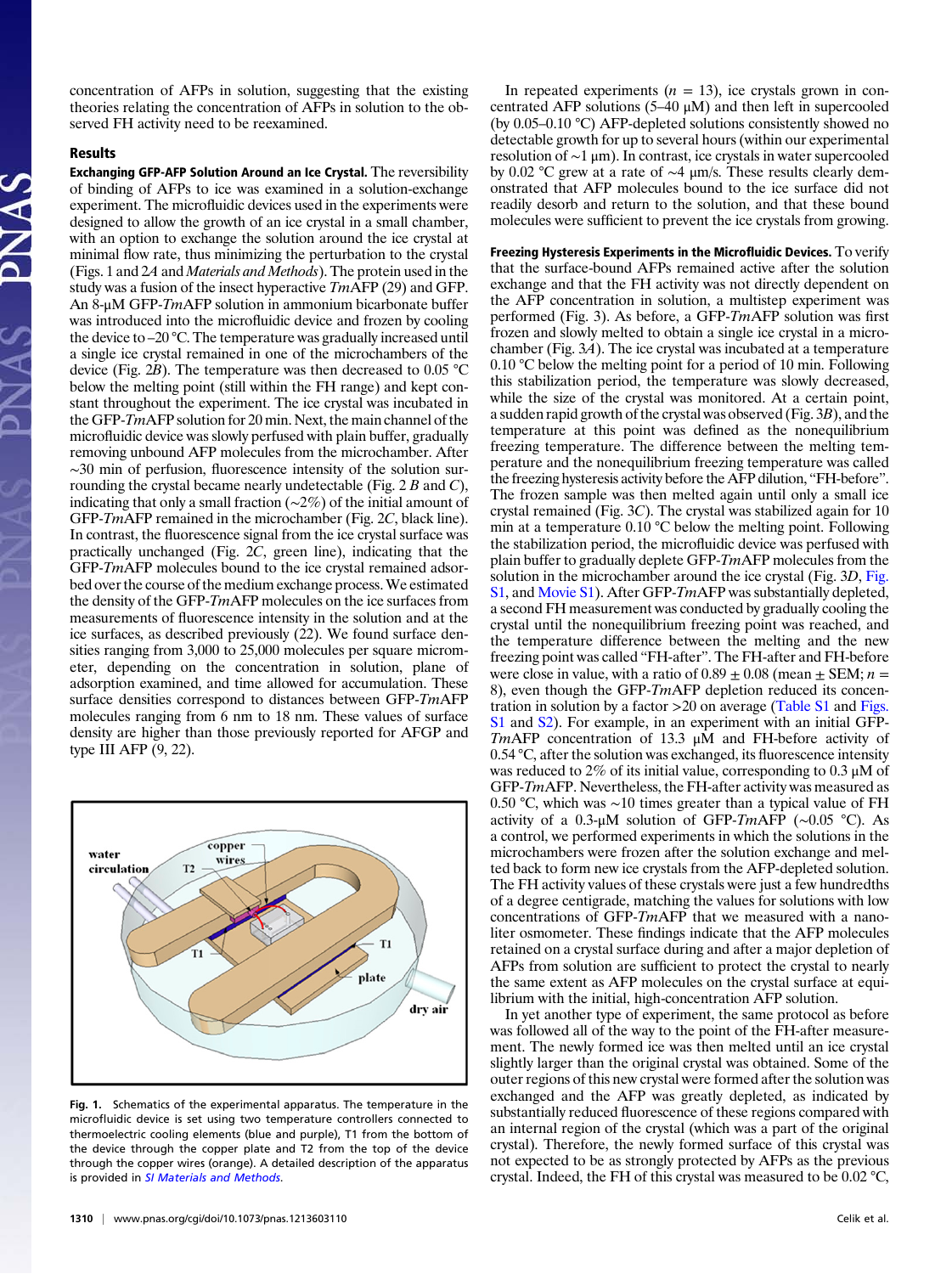

Fig. 2. Removal of free AFPs from the solution surrounding an AFP-coated ice crystal by solution exchange. (A) A schematic diagram of the microfluidic device and a magnified drawing of the area in the dashed-line box, showing a fragment of the main perfusion channel and three crystallization microchambers. (B) Fluorescence images of a microchamber with a single ice crystal grown in GFP-TmAFP solution. The images were taken immediately before and during the solution exchange process. (C) Fluorescence intensity vs. time during the solution exchange for a region of the solution adjacent to the ice crystal (black box), for a region at the edge of the ice crystal (red box), and for the latter region excluding the contribution of fluorescence of GFP-TmAFPs in solution (green). The last set of data points represents the fluorescence intensity of GFP-TmAFPs adsorbed on the ice surface (Ice) and is calculated from the two first datasets, Solution and Edge, respectively, using the equation Ice = Edge − Const × Solution, where Const is a fitting parameter, which reflects the contribution of GFP-TmAFPs in solution into the fluorescence at the edge of the ice crystal (22).

which was significantly lower than either the FH-before or the FHafter value (0.32 °C or 0.17 °C, respectively). As a next step, the temperature was increased to 0.002 °C above the melting temperature, and the ice crystal was melted until all newly formed regions with low fluorescence disappeared and the entire crystal surface was strongly fluorescent, indicating the presence of a dense layer of previously adsorbed AFPs. At this point, the crystal melting stopped, likely because of melting inhibition by the surface-adsorbed AFPs (30, 31). The FH of this third crystal was measured to be 0.25 °C, similar to the FH-before and FH-after values. The results of this experiment further corroborated that FH activity is provided by the surface-adsorbed AFPs and is not a direct function of concentration of AFPs in solution.

Time Dependence of FH Activity. The dependence of the FH activity on the time that was allowed for the adsorption of AFPs on an ice crystal was examined for GFP-TmAFP with a custom-built nanoliter osmometer (32). We found that the FH activity increased with the time of exposure of the ice crystals to an AFP solution. Importantly, the activity improvement was significant even past the first 10 min of exposure, indicating that AFP adsorption to ice is a slow process ([Fig. S3](http://www.pnas.org/lookup/suppl/doi:10.1073/pnas.1213603110/-/DCSupplemental/pnas.201213603SI.pdf?targetid=nameddest=SF3)).



#### Time

Fig. 3. Freezing hysteresis measurements in the microfluidic devices. Schematic plot shows the time course of changes in the temperature in crystallization chambers of the microfluidic device (note: the temperature changes are not to scale) juxtaposed with representative images of ice crystals at different stages of the experiment. (A) An AFP solution was frozen and melted back to form an ice crystal. The temperature was then slightly reduced (to stop the melting) and kept constant for ∼10 min, with the ice crystal exposed to the AFP solution. (B) Next, the temperature was slowly reduced until the crystal started growing, and the ice freezing temperature was recorded. The difference between the melting temperature and this freezing temperature in the original AFP solution was defined as FH-before. (C) The ice was subsequently melted back, until a single small ice crystal remained. The temperature was again slightly reduced and kept constant for ∼10 min. (D) The solution in the crystallization chamber was then exchanged with plain buffer, leading to nearly complete depletion of AFPs in solution around the crystal. Finally, the temperature was slowly reduced until the ice crystal started growing, and the new freezing temperature was used to calculate the value of FH-after, the FH activity after the depletion of AFPs.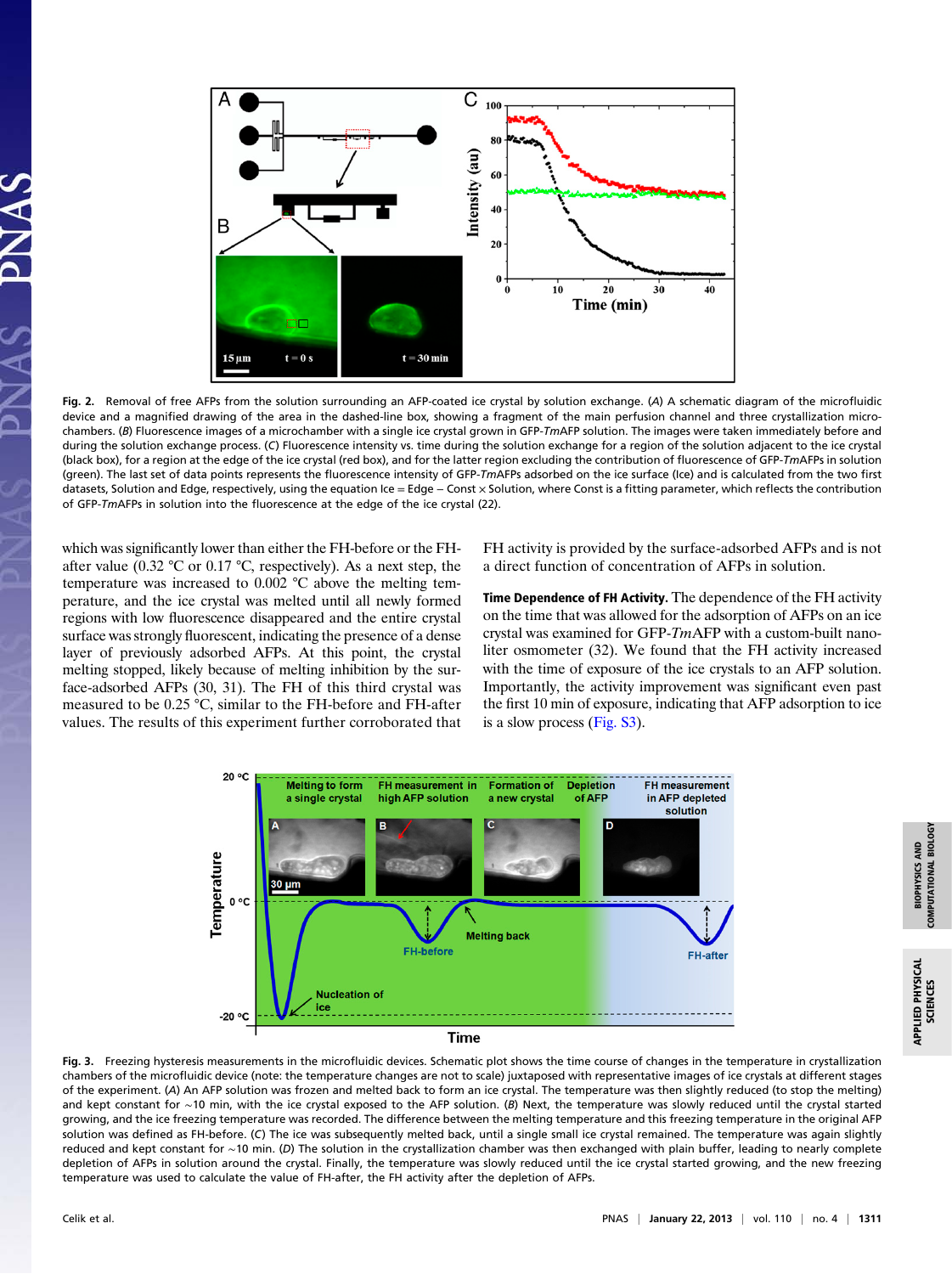### **Discussion**

Several theoretical studies explained the experimentally observed concentration dependence of the FH activity by assuming that the adsorption of AFPs is reversible (11, 15–17). To investigate the binding kinetics at the ice–water interface and the dependence of FH on AFP concentration, it is important to understand the respective roles of AFPs in solution and AFPs bound to the ice surface. The use of microfluidics and the sensitive temperaturecontrolled system enabled slow removal of AFPs from the solution around individual small AFP-coated ice crystals without perturbing the temperature or exposing the crystals to any substantial hydrodynamic flow. The use of GFP-tagged AFPs and fluorescence microscopy made it possible to dynamically visualize and quantify the AFP depletion. In our experiments with hyperactive AFP from T. molitor fused with GFP, the fluorescence of ice crystals during and after the depletion of GFP-TmAFP from the surrounding solution indicated a strong adsorption of AFPs to ice surfaces, to the point that it could be considered an irreversible binding. Importantly, the experiments clearly demonstrated that AFPs adsorbed on the surface of a supercooled ice crystal prevented it from growing even in the absence of AFPs in solution. It is evident from our experiments that once there is sufficient surface coverage of TmAFP, FH activity is practically independent of concentration of AFPs in the solution. Our results do not support the theories that are based on the reversiblebinding mechanism (9, 11, 15–17, 21, 33).

Knight and DeVries discussed the dynamic nature of concentration dependence of FH and stated that there is a competition between the rate of adsorption of AFPs to the ice surfaces and the rate of ice growth (19). Our experiments indicate that, at least for the TmAFP, the FH is not a function of the concentration of AFPs in solution. Sander and Tkachenko developed the theory of kinetic pinning (20), which relates the concentration dependence of FH activity to the kinetics of crystal growth in line with Knight and DeVries' theory. According to their analysis, after the crystal growth is arrested, AFPs continue to accumulate on the surface until a saturation level is reached, which is imposed by steric limitations. The AFP accumulation would imply a gradual increase in FH over time, as was indeed observed in our experiments with hyperactive  $Tm$ AFP solutions [\(Fig. S3](http://www.pnas.org/lookup/suppl/doi:10.1073/pnas.1213603110/-/DCSupplemental/pnas.201213603SI.pdf?targetid=nameddest=SF3)). The extended timescale (>10 min), at which the FH activity increased, indicates that the TmAFP adsorption to ice is a relatively slow dynamic process. The existence of a slow adsorption and desorption rates was suggested recently by Kubota to explain the time-dependent behavior of the FH activity (34). The dynamic nature of the AFP adsorption was previously reported by other groups for two moderately active AFPs (35, 36). Thus, to ensure that the ice surface is well protected by AFPs, we exposed ice crystals to high concentrations of GFP-TmAFP for at least 10 min before removing AFPs from the solution. Importantly, desorption of the AFP molecules in AFP-free solutions remained very small even at a timescale of 1 h (with both adsorption and desorption judged by the fluorescence intensity). Our results do not exclude AFP desorption on longer timescales (hours to days), and further experiments with crystals and solutions maintained at constant temperatures and monitored over extended periods of time are needed to examine this possibility.

A two-step binding model was proposed by Kristiansen and Zachariassen (33), in which they hypothesized an irreversible attachment of AFPs in the freezing hysteresis gap and the possibility of dynamic exchange of bound AFPs with free AFPs in solution at the equilibrium melting temperature, to explain the concentration dependence of FH. However, one could argue that the experimentally found melting hysteresis (30, 31) likely prevents a true equilibrium from forming. Additionally, the model does not take into account the possible accumulation of the proteins on the ice surface within the FH gap.

Ebbinghaus et al. argued that the activity of antifreeze glycoproteins is due to perturbation of the solution over long distances and thus the adsorption to ice surfaces through direct bonding is not necessarily the molecular mechanism for the antifreeze activity (37). In contrast, our experiments strongly indicate that surfaceadsorbed AFPs are the core source of crystal protection against freezing. The correlation between the presence of AFP molecules and modifications of water dynamics at the far hydration shells may be a consequence of the ability of AFPs to order water molecules on their surface (38). This ability makes AFPs compatible with the ice surface structure, allowing them to stabilize the ice–water interface (39), and this stabilization results in freezing hysteresis. A recent work has shown that the ice-binding face of an AFP can hold water molecules in an organized array resembling the molecular structure of ice surfaces (40). According to this anchored clathrate water hypothesis, the ice-binding site of the AFP forms its ligand (an ice-like lattice of water molecules) before merging with the ice. These AFP-bound water molecules can promote stable adhesion of AFPs to the ice surfaces. Our results are in agreement with the latter hypothesis, as well as with other studies that suggest direct binding of AFP to ice crystals.

In summary, the present study used fluorescence microscopy, a specially designed microfluidic device, and a precise temperaturecontrolled experimental setup to investigate the interaction of AFPs with ice crystals. We performed and recorded a gradual removal of GFP-tagged TmAFP molecules from solution around unperturbed ice crystals. Whereas AFP in solution was greatly depleted, the amount of AFP molecules adsorbed on the crystal surface remained nearly unchanged, indicating practically irreversible binding of TmAFPs to the ice. Furthermore, the experiments showed that the presence of AFP molecules on the ice surface leads to substantial FH activity, even if there are virtually no AFP molecules in solution. Whereas antifreeze protein molecules in solution may have physical effects of their own, the presented results suggest that these effects are not directly related to the ice growth inhibition activity of the antifreeze protein that was examined. The findings of this work advance the general understanding of the mechanism of action of AFPs, and the presented experimental setup can be a powerful tool for investigation of AFPs and their function at precisely controlled subzero temperatures.

#### Materials and Methods

Protein Sample Preparation. The recombinant fusion protein, consisting of GFP linked to TmAFP, was expressed and purified in the laboratory of Deborah Fass (Weizmann Institute of Science, Rehovot, Israel), as described previously (41). Aliquots of GFP-TmAFP were stored in a 20-mM ammonium bicarbonate buffer (pH 8) at -20 °C.

Microfluidic Apparatus. The microfluidic devices were fabricated by soft lithography and replica-molding techniques from polydimethylsiloxane (PDMS) (42). The molds were prepared using photolithography of a UV-curable epoxy (SU8 2010; Microchem), following the manufacturer's instructions to create a 15- to 20-μm tall relief. PDMS chips were bonded to glass coverslips, using treatment in an oxygen plasma cleaner (Harrick Plasma Cleaner; model PDC-32G). Each microfluidic device has two inlets, an outlet, and a vent. The microchannel array of the device includes the main perfusion channel and several crystallization microchambers on its sides with different shapes and sizes ranging from 100 to 200 μm. The microfluidic device was mounted on a copper plate with a 0.75-mm–wide slit opening, designed for visualization of the ice crystals in the microchambers using an inverted fluorescence microscope. The small width of the slit and the high thermal conductivity of copper minimized temperature gradients in the device. Thermal contact between the microfluidic device and the copper plate was enhanced by a thin layer of oil. In some of the experiments, a sapphire coverslip was placed between the glass coverslip and the copper plate, further reducing the temperature gradient due to much higher thermal conductivity of sapphire compared with glass. The device was placed into a temperature-controlled cell that included two thermoelectric Peltier cooling elements, a thermistor, and a temperature controller (model 3040 or 3150; Newport). A continuous slow flow of dry air through the cell was used to minimize the condensation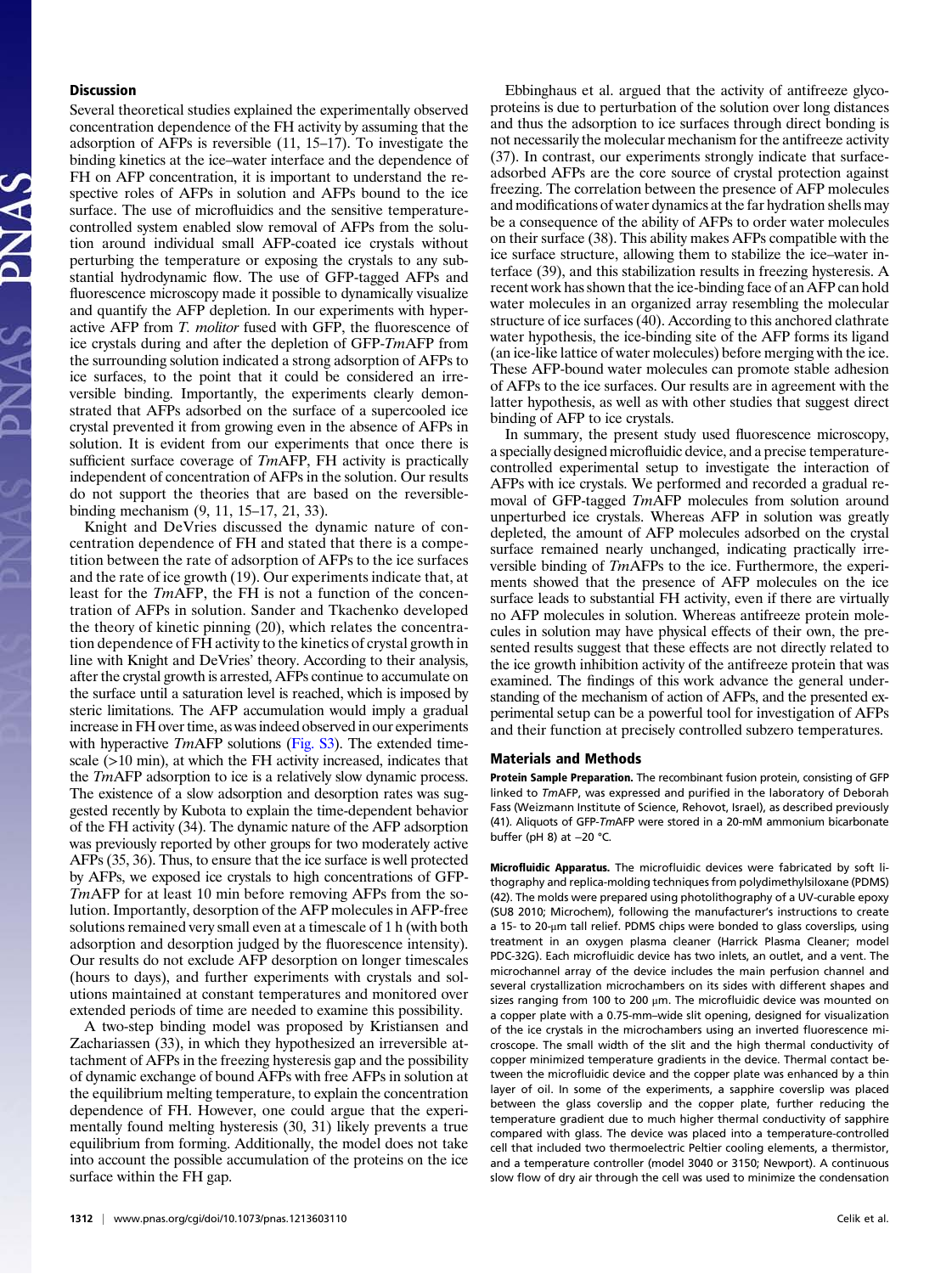of water on the cold parts inside it. This custom-designed temperature-controlled system enabled setting the temperature of the copper plate as low as –25.0 °C with a 0.001 °C resolution. An additional temperature control circuit that included a heater and copper wires embedded in the PDMS microfluidic device adjacent to the inlets and outlet was used to locally melt the peripheral ice.

Temperature Profile in Microfluidic Devices. The distribution of temperature in the microfluidic device was examined using 3D simulations in Comsol Multiphysics software. The simulations incorporated the dimensions and thermal conductivities of the copper plate, coverslip, and PDMS microfluidic device (further details in *[SI Materials and Methods](http://www.pnas.org/lookup/suppl/doi:10.1073/pnas.1213603110/-/DCSupplemental/pnas.201213603SI.pdf?targetid=nameddest=STXT)*). Because of relatively low thermal conductivities of glass and PDMS and low temperature of the copper plate (>20 °C below the room temperature), there was an ∼0.06 °C variation of temperature across the slit that translated into a temperature gradient of 0.01 °C/100 μm across the crystallization microchambers. For an ice crystal with a typical size of 30 μm, the temperature nonuniformity was expected to be less than 0.01 °C, with only minor effects on the experimental results. The numerical simulations also indicated that the use of a sapphire coverslip practically eliminated the temperature gradient in the microchambers, reducing it to 0.001 °C/100 μm [\(Fig. S4](http://www.pnas.org/lookup/suppl/doi:10.1073/pnas.1213603110/-/DCSupplemental/pnas.201213603SI.pdf?targetid=nameddest=SF4)), corresponding to <0.001 °C temperature variation across an ice crystal. The sapphire coverslip (which was used only in a part of the reported experiments) allowed obtaining stable crystals in the middle of the microchambers rather than near their edges. Most importantly, as indicated by the dynamics of the ice front in the microchambers in response to changes in the temperature controller settings, the system provided ∼0.002 °C precision and stability in the control of temperature in a given area of a microchamber [\(Fig. S5,](http://www.pnas.org/lookup/suppl/doi:10.1073/pnas.1213603110/-/DCSupplemental/pnas.201213603SI.pdf?targetid=nameddest=SF5) [Movie S2,](http://www.pnas.org/lookup/suppl/doi:10.1073/pnas.1213603110/-/DCSupplemental/sm02.wmv) and [SI Materials and Methods](http://www.pnas.org/lookup/suppl/doi:10.1073/pnas.1213603110/-/DCSupplemental/pnas.201213603SI.pdf?targetid=nameddest=STXT)).

Protocol to Form a Single Ice Crystal Within a Microfluidic Chamber. The flow through the microfluidic device was driven and controlled by hydrostatically generated differential pressure between the device's inlets and outlet. The two inlets of the device were connected to two reservoirs with a buffer solution through thin lines of tubing. One of the tubing lines had a connector allowing the injection of a small amount (∼3 μL) of protein solution into a short segment of the line, serving as a miniature reservoir just upstream of the device inlet. This method minimized the consumption of proteins in the experiment. The medium in the microchambers was exchanged by changing the inlet pressures, thus alternatively feeding solutions with and without protein into the main channel of the device, as described in ref. 43. For long incubation, the inlets were externally blocked. To form isolated ice crystals in the device microchambers, the copper plate temperature was first set at approximately –20 °C, thereby freezing liquid in the entire device. Next, the stage was warmed to ∼0.02 °C below the melting temperature. At this point, the copper wires near the device inlets and outlet were warmed to free them from ice. Therefore, the only ice remaining was contained within the microchannels in the microfluidic device. The temperature of the copper plate was then carefully increased, until only a small ice crystal (20–50 μm) remained in one of the microchambers. From this point on, copper wires were not heated. To exchange the solution around the crystal, plain buffer was perfused through the main channel of the device, causing gradual elution of AFPs from the microchamber with the

- 1. DeVries AL, Komatsu SK, Feeney RE (1970) Chemical and physical properties of freezing point-depressing glycoproteins from Antarctic fishes. J Biol Chem 245(11): 2901–2908.
- 2. Duman JG (2001) Antifreeze and ice nucleator proteins in terrestrial arthropods. Annu Rev Physiol 63:327–357.
- 3. Middleton AJ, et al. (2012) Antifreeze protein from freeze-tolerant grass has a betaroll fold with an irregularly structured ice-binding site. J Mol Biol 416(5):713–724.
- 4. Janech MG, Krell A, Mock T, Kang JS, Raymond JA (2006) Ice-binding proteins from sea ice diatoms (Bacillariophyceae). J Phycol 42(2):410–416.
- 5. Scotter AJ, et al. (2006) The basis for hyperactivity of antifreeze proteins. Cryobiology 53(2):229–239.
- 6. Knight CA, Cheng CC, DeVries AL (1991) Adsorption of alpha-helical antifreeze peptides on specific ice crystal surface planes. Biophys J 59(2):409–418.
- 7. Raymond JA, DeVries AL (1977) Adsorption inhibition as a mechanism of freezing resistance in polar fishes. Proc Natl Acad Sci USA 74(6):2589–2593.
- 8. Knight CA, Wierzbicki A (2001) Adsorption of biomolecules to ice and their effects upon ice growth. 2. A discussion of the basic mechanism of "antifreeze" phenomena. Cryst Growth Des 1(6):439–446.
- 9. Zepeda S, Yokoyama E, Uda Y, Katagiri C, Furukawa Y (2008) In situ observation of antifreeze glycoprotein kinetics at the ice interface reveals a two-step reversible adsorption mechanism. Cryst Growth Des 8(10):3666–3672.
- 10. Wierzbicki A, et al. (2007) Antifreeze proteins at the ice/water interface: Three calculated discriminating properties for orientation of type I proteins. Biophys J 93(5): 1442–1451.

crystal. We empirically found that at flow rates in a 0.4- to 0.6-μL/min range, corresponding to a flow velocity in the range of 2–3 mm/s in the main channel, ice crystals remained stable for extended time intervals, whereas higher flow rates, in a range of 6–10 μL/min, resulted in occasional melting of the crystals. The melting might have been caused by a perturbation of the immediate vicinity of the crystals by the flow or by relatively high temperature of the perfusion liquid, which was not allowed enough time to equilibrate with the cold copper plate. Even when ice crystals survived the high perfusion rates, a reduction in the measured FH-after was observed. Therefore, only the data obtained with perfusion rates of 0.4–0.6 μL/min were included in our analysis.

Visualizing Surface-Bound GFP-TmAFPs on Ice Crystals. An inverted fluorescence microscope (Nikon TE2000-U; Nikon Instruments) was used to image the samples. The imaging was performed with two long working-distance (WD) Nikon objectives: 50×, NA 0.55, WD 8.7 mm and 10×, NA 0.25, WD 10.1 mm. The images were analyzed using WinView32 imaging software (Roper Scientific). Samples were illuminated by a 488-nm beam derived from an Argon laser. The fluorescence signal from an ice crystal surface was treated as a sum of fluorescence of GFP-TmAFP molecules bound to the crystal in the part of the optical detection volume occupied by the crystal and free GFP-TmAFP molecules in the solution part of the detection volume (22). The latter contribution was appreciable because of relatively large dimensions of the detection volume (and wide-field rather than confocal imaging) and was considered to be proportional to the fluorescence intensity of the solution away from the crystal. We measured the dependences of fluorescence of different regions of the crystal surface on the fluorescence of solution away from the crystal during the depletion of GFP-TmAFP from the microchamber (Fig. 2C). The dependences could be fitted with a linear relation with a single free parameter (the relative contribution of the solution into the fluorescence signal). The fluorescence of the crystal surface calculated using this procedure was nearly independent of the fluorescence of the solution, strongly indicating that the amount of GFP-TmAFP bound to the ice crystal was not affected by depletion of free GFP-TmAFP from the solution. A similar approach was used previously by Pertaya et al. (22). This finding was further supported by the observed constant fluorescence intensity at the crystal surface after the exchange of the GFP-TmAFP solution with plain buffer was practically complete, as shown in the last ∼10 min of dependence in Fig. 2C.

Nanoliter Osmometer Experiments to Investigate the Time Dependence of FH. We performed nanoliter osmometer experiments in which we varied the exposure time of ice crystals to the AFP solutions before measuring the FH activity, as explained in detail in [SI Materials and Methods](http://www.pnas.org/lookup/suppl/doi:10.1073/pnas.1213603110/-/DCSupplemental/pnas.201213603SI.pdf?targetid=nameddest=STXT).

ACKNOWLEDGMENTS. The authors thank Liwei Chen, Savas Kaya, Yunxiang Gao, Kyle Campbell, and Yangzhong Qin for their help during the microfluidic device fabrication process and Avigail Ben-Or for assistance with data analysis. This work was supported by the National Science Foundation, a Marie Curie reintegration grant, the Israel Science Foundation, the European Research Council, the Canadian Institutes of Health Research, the Condensed Matter and Surface Science program at Ohio University, and the Otto Warburg Minerva Center for Agricultural Biotechnology.

- 11. Burcham TS, Osuga DT, Yeh Y, Feeney RE (1986) A kinetic description of antifreeze glycoprotein activity. J Biol Chem 261(14):6390–6397.
- 12. Beaglehole D, Wilson P (1993) Thickness and anisotropy of the ice water interface. J Phys Chem 97(42):11053–11055.
- 13. Hew CL, Yang DSC (1992) Protein interaction with ice. Eur J Biochem 203(1–2):33–42. 14. Hall DG, Lips A (1999) Phenomenology and mechanism of antifreeze peptide activity.
- Langmuir 15(6):1905–1912.
- 15. Jorov A, Zhorov BS, Yang DS (2004) Theoretical study of interaction of winter flounder antifreeze protein with ice. Protein Sci 13(6):1524–1537.
- 16. Li QZ, Yeh Y, Liu JJ, Feeney RE, Krishnan VV (2006) A two-dimensional adsorption kinetic model for thermal hysteresis activity in antifreeze proteins. J Chem Phys 124 (20):204702.
- 17. Liu JJ, Li QZ (2006) Theoretical model of antifreeze protein-ice adsorption: Binding of large ligands to a two-dimensional homogeneous lattice. Chem Phys Lett 422(1–3): 67–71.
- 18. Wang S, Amornwittawat N, Wen X (2012) Thermodynamic analysis of thermal hysteresis: Mechanistic insights into biological antifreezes. J Chem Thermodyn 53: 125–130.
- 19. Knight CA, DeVries AL (2009) Ice growth in supercooled solutions of a biological "antifreeze", AFGP 1-5: An explanation in terms of adsorption rate for the concentration dependence of the freezing point. Phys Chem Chem Phys 11(27):5749–5761.
- 20. Sander LM, Tkachenko AV (2004) Kinetic pinning and biological antifreezes. Phys Rev Lett 93(12):128102.